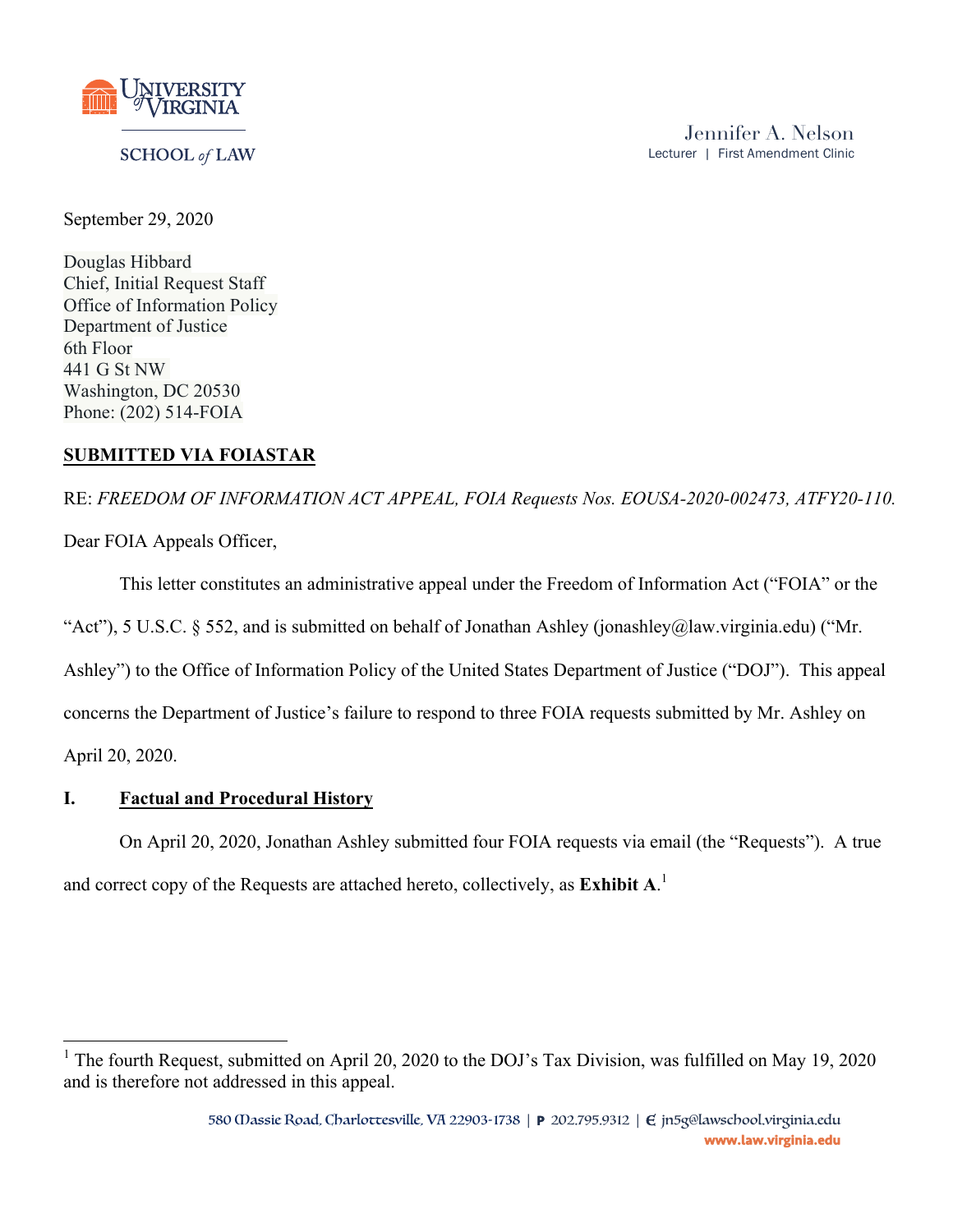## A. *First Request*

The First Request, submitted to the DOJ's Mail Referral Unit via e-mail

(MRUFOIA.Requests@usdoj.gov), sought records regarding non-prosecution agreements ("NPAs") and

deferred prosecution agreements ("DPAs") entered into by the Department of Justice and several corporations

(the "First Request"). Specifically, the First Request sought the following:

(1) copies of the DOJ's list of deferred and non-prosecution agreements from 2009 to present, as mentioned in the Government Accountability Office's ("GAO") 2009 Report to Congressional Requesters. *See* 2009 Report to Congressional Requesters, GAO, December 2009 https://www.gao.gov/assets/300/299781.pdf (the "2009 Report")

(2) Copies of NPAs entered into by the DOJ and the following twelve companies:

- 1. Unitrans International Inc.
- 2. Celerity Educational Group
- 3. Zurich Life Insurance Company Ltd.
- 4. Waste Management Texas
- 5. Redflex Traffic Systems Inc.
- 6. Hale Products Inc.
- 7. Octal Group
- 8. CG Technology, LP
- 9. PC Specialists Inc.
- 10. Curvature LLC
- 11. Pharmaceutical Technologies, Inc.
- 12. National Oilwell Varco

Exhibit A at 1–2. Mr. Ashley received no confirmation, response, or tracking number in response to this Request.

In addition to this Request, Mr. Ashley submitted three additional Requests to specific divisions of DOJ

that Mr. Ashley believed may possess certain of the NPAs identified above. These three Requests are detailed

below, *infra* Sections I.B–D.

B. *Second Request (EOUSA-2020-002473)*

On April 20, 2020, Mr. Ashley submitted a FOIA request to the Executive Office for United States

Attorneys (the "Second Request"), seeking NPAs entered into between DOJ and the following companies:

1. Curvature LLC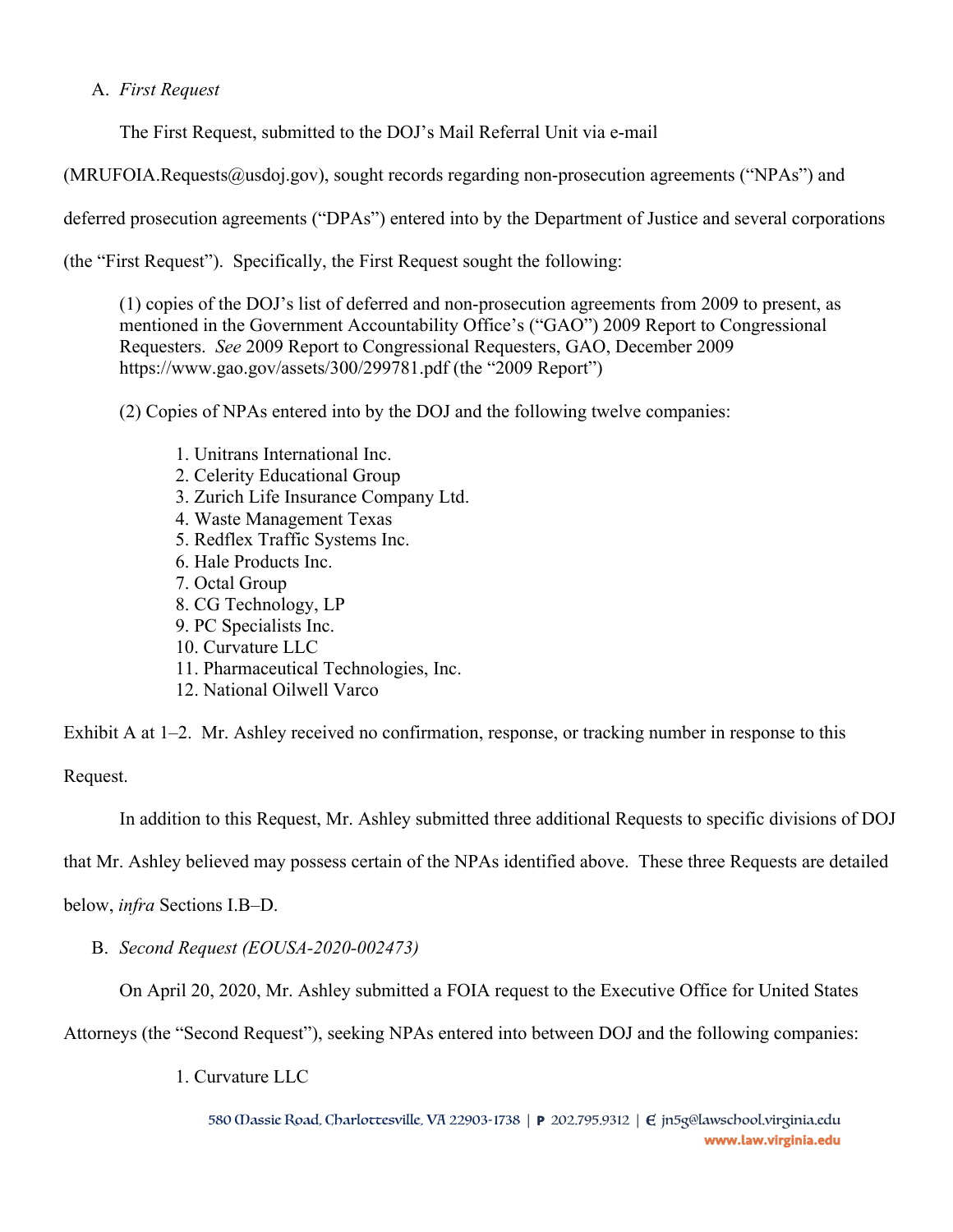2. Waste Management Texas

3. National Oilwell Varco

- 4. CG Technologies
- 5. Celerity Educational Group

Exhibit A at 4–5. Mr. Ashley received a confirmation email acknowledging receipt of the Second Request on April 20, 2020. The confirmation e-mail, a second confirmation email dated April 21, 2020, and the current status of the Second Request as reflected on FOIA Online are attached hereto, collectively, as **Exhibit B**. The April 20, 2020 confirmation email states that the Second Request was assigned the tracking number EOUSA-2020-002473, and includes a link to the FOIA Online tracking portal. Exhibit B at 1. As of September 28, 2020, FOIA Online describes the Second Request as "Undetermined" and reflects that no records have been released. Exhibit B at 3.

C. *Third Request* (ATFY20-110)

On April 20, 2020, Mr. Ashley submitted a FOIA request to Kenneth Henricks, chief of the FOIA/PA Unit at the DOJ Antitrust Division (the "Third Request"). The Third Request sought the release of NPAs entered into between DOJ and the following companies:

> 1. Octal Corp, Inc. 2. Hale Products, Inc.

Exhibit A at 6–7. Mr. Ashley received a confirmation email acknowledging receipt of the Second Request on April 23, 2020. The confirmation e-mail, attached hereto as **Exhibit C**, states that the Third Request was assigned the tracking number ATFY20-110. The agency stated that the Request falls within "unusual circumstances," citing 5 U.S.C. § 552(a)(6)(B)(i)–(iii), and indicated that the agency "will need to extend the time limit to respond to your request beyond then ten additional days provided by the statute." Exhibit C.

As of the date of this appeal, 162 days after Mr. Ashley submitted his requests, no further communication from the DOJ has been received, no determination has been made with respect to the First,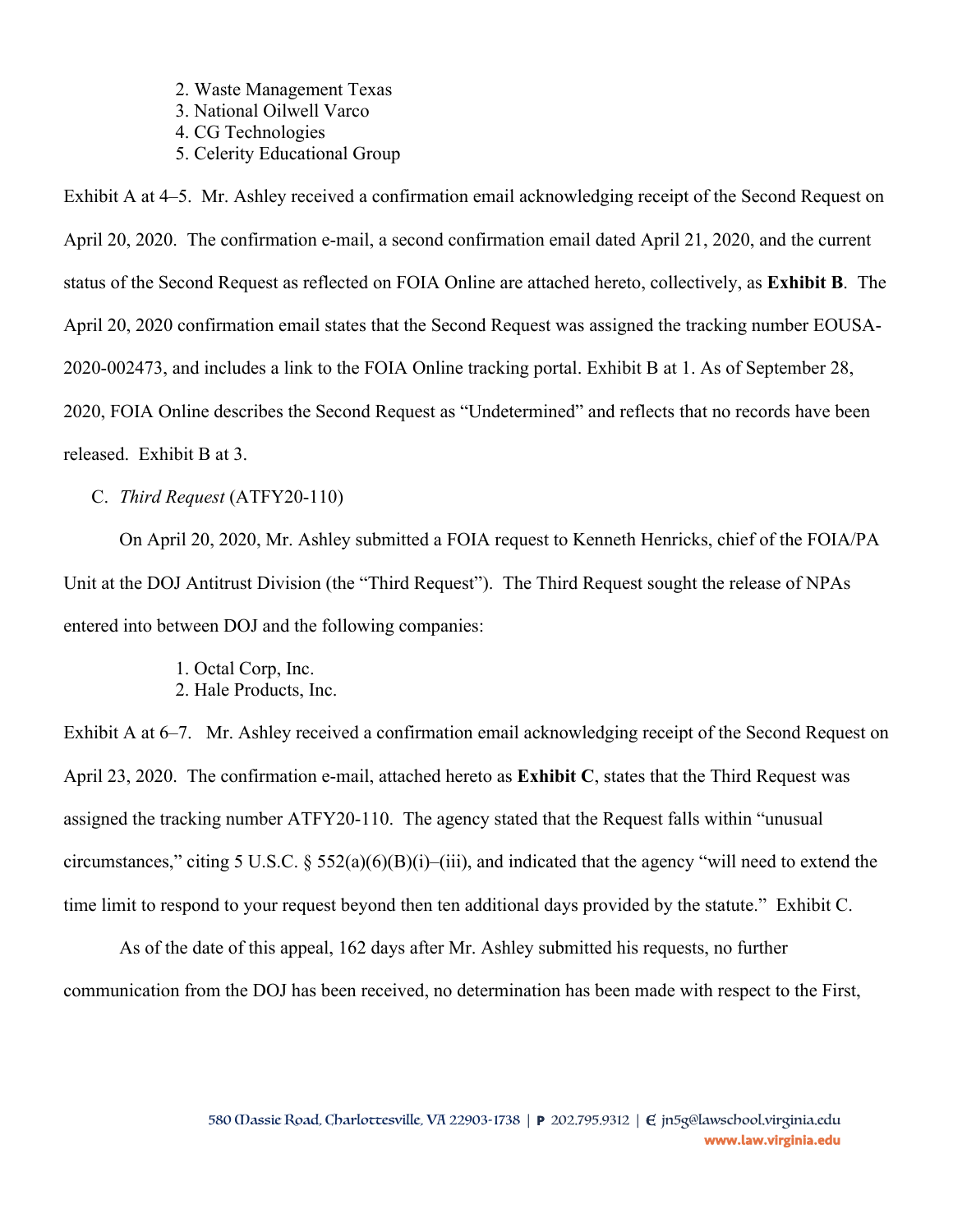Second, or Third Request, and no records responsive to the First, Second, or Third Request have been produced.<sup>2</sup>

#### **II. Argument**

FOIA requires the government to make a "determination" within twenty business days of the receipt of a request. 5 U.S.C. § 552(a)(6)(A)(i). To satisfy this requirement, the agency "must at least: (i) gather and review the documents; (ii) determine and communicate the scope of the documents it intends to produce and withhold, and the reasons for withholding any documents; and (iii) inform the requester that it can appeal whatever portion of the 'determination' is adverse." *Citizens for Responsibility & Ethics in Was. V. FEC*, 711 F.3d 180, 188 (D.C. Cir. 2013) ("*CREW*"). FOIA allows an extension of ten days in "unusual circumstances," and requires the agency to notify the person making the request that it cannot be completed in the twenty days required by statute. 5 U.S.C.  $\S$  552(a)(6)(B)(i). Only the DOJ Antitrust Division claimed "unusual circumstances" and notified Mr. Ashley of any such extension. As a result, the remaining claims are subject to the twenty day requirement of  $\S 552(a)(6)(a)(i)$ . Within the statutory period, FOIA requires the agency to notify the person making the request of their determination and the reasons therefor. 5 U.S.C.

### $§ 552(a)(6)(A)(i)(I).$

Under either requirement, thirty days or twenty days, the time for the DOJ to respond to the requests has long since lapsed. The DOJ has failed to make a determination and notify Mr. Ashley within thirty days. The Department has failed to provide a response and tracking number to one request, and has not provided an estimated time of completion for any of the requests as it is required to do under FOIA. 5 U.S.C.

 $§ 552(a)(7)(A-B).$ 

<sup>&</sup>lt;sup>2</sup> As detailed above, *supra* fn 1, the DOJ Tax Division fulfilled a separate FOIA request seeking the NPA entered into between the Tax Division and Zurich Life Insurance Company Ltd. The remainder of the NPAs contained in Mr. Ashley's First Request remain at issue and have not been produced by DOJ.